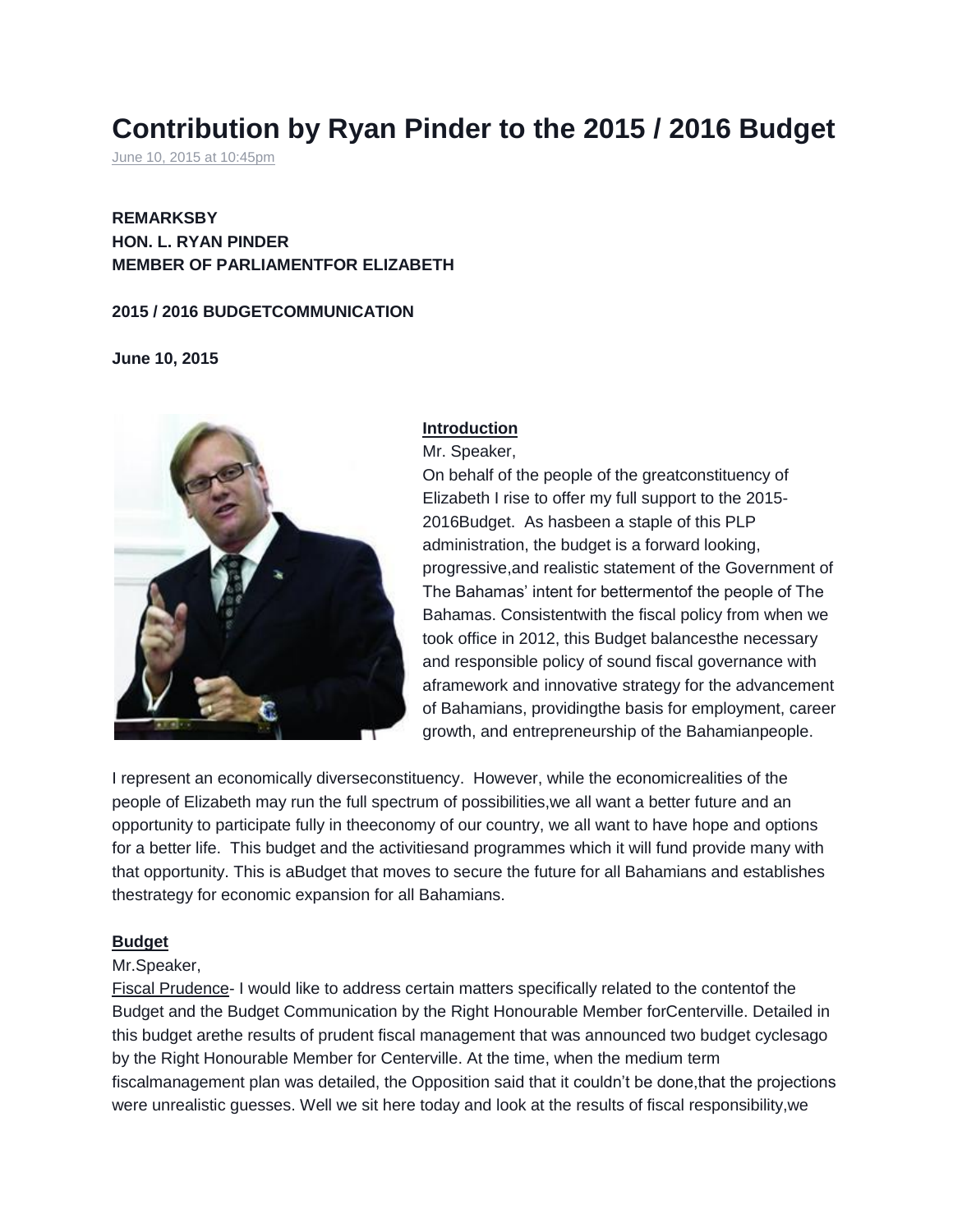look at the results of a fiscal management plan that did work, we look atresults that indicate the out of control spending and borrowing of the prioradministration has been arrested and is to be reversed where the debt to GDPratio is projected to decrease in the forthcoming years. This is a remarkable feat from where we werewhen we took office, and I want to congratulate the Prime Minster, and theMinister of State Finance and their team in doing just what they said theywould do, ensure that the financial future of this great country was secure.

Asannounced by the Prime Minister, the ongoing rise of the Government Debt burdenwill be arrested and the ratio will decline in the 2015/16 fiscal year; it willthen fall steadily to reach 56.8 per cent of GDP in 2017/18, down from the peakof 61.1 per cent in 2014/15. This is atremendous achievement by this administration, and achievement that ensures apath to long term fiscal sustainability, something our peers in the region canonly be envious of. I do want to point out to the Bahamian people that this isa conservative estimate based upon revenue generation to pay down debt, and theproper fiscal management of the economy and government expenditure. It is important to note that as the growthstrategy of the Government of the Bahamas is realized, the GDP by definitionwill grow, and the debt to GDP ratio by definition will decline at a fasterrate.

Withrespect to VAT and the use of the proceeds, the budget would indicate that thisGovernment is and has committed to using the proceeds for exactly what it saidit would, the reduction of the debt obligations of the Bahamas. If one were to look at the gross borrowingson a year to year basis that are reflected in the budget, you would see thatproceeds from borrowings were at a high of \$615.8 million in fiscal year 2013/2014and year by year have decreased, with a projection of only \$170.6 million infiscal year 2017/2018. This PLPGovernment should be commended on addressing the vexing issue of a spiralingdeficit that was put in place by the former FNM Government and clearly has usedfiscal reforms for their intended purpose, for the reduction in the deficit andthe debt obligations of the Bahamas.

Youth Initiatives- Not only is this a budget that builds on the fiscal successes of this PLPAdministration, it is a Budget that will provide opportunities for theadvancement of Bahamians and the economic development of the Bahamas. This is abudget that secures the future for Bahamians, especially Bahamians who are mostchallenged, the youth of our country. Iwant to commend the Government on its inclusion of a \$20 million allocationunder the Ministry of Finance to address youth unemployment, in conjunctionwith the Urban Renewal Programme. InElizabeth, like many other constituencies in the Bahamas today, youthunemployment is the single largest issue. The introduction of a well-managed, sustainable and hope filled programis fundamental to our youth, and ultimately to our country as a safe,optimistic and fruitful paradise. Itrust this programme could be in conjunction with the promised Urban RenewalCenter that has been announced for Elizabeth Estates.

I wantto be clear, this is not a program that has any relation whatsoever to the muchmaligned FNM initiated 52 weeks job initiative programme which the AuditorGeneral has found serious examples of a lack of transparency and propergovernance.

This youth program will not beused for election gain like the 52 week program.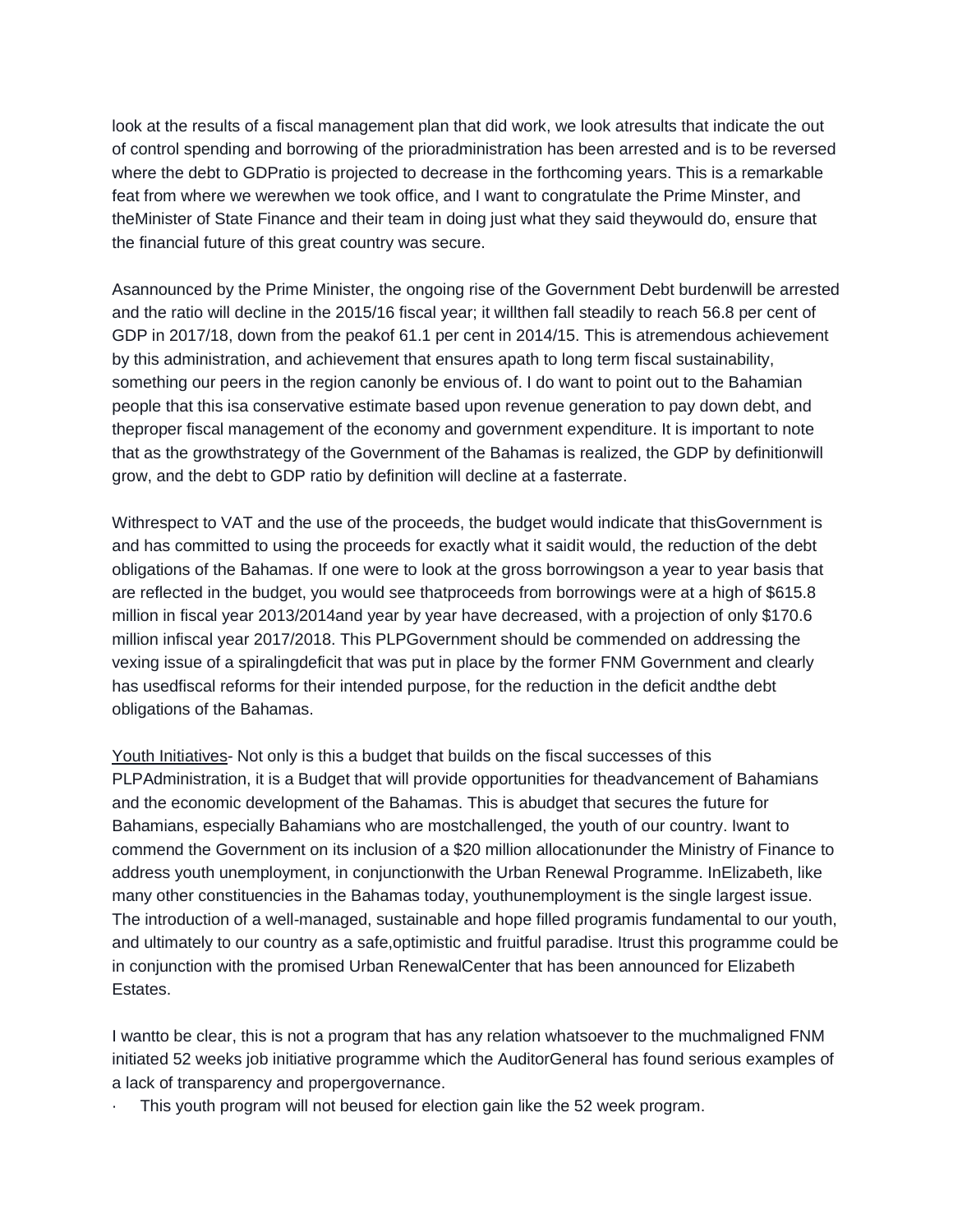· This youth programme will notbe plagued with the findings of the auditor general that "internal controls forthe operation of the 52 weeks programme were severely deficient"

This programme will have properinternal governance and controls, unlike the 52 weeks programme where it wasfound that 45 persons were paid without requiring an employment contract

This youth programme will havethe necessary controls from the outside, unlike the 52 weeks programme from theoutset of the programme there was the insufficiency and absence of key controlswhich created an environment highly vulnerable to the occurrence of fraud.

This programme will be used asa platform for the further development and training of our youth, to provide atransparent programme focused on sustainable employment and skill development,unlike the 52 weeks programme where it was found that the Ministry of Financedid not undertake any performance reviews, nor did they establish a skilldatabank and unemployment register which were all segments of the 52 weeksprogramme.

Theyouth programme of this PLP Government will be a model of success andgovernance, unlike the failed, and high risk for corruption 52 weeks programmeof the former FNM Government. Certainlyif there is a program of abuse that the Public Accounts Committee should befocusing on it is the 52 weeks programme of the former FNM government, aprogram where \$48 million was highly vulnerable to fraud, not an investigationof \$117,000.

SkillsTraining – A frequent critique of theunemployed in the Bahamas, whether perceived or reality, and whether from localbusinesses or international investors, is the level of training and skills ofour people. A responsible governmentassesses these issues and initiatives solutions to better prepare our peoplefor employment and the ability to have a future. This Government in this term recognizing thisinitiated the National Training Agency to ensure that certain baseline skillswere taught and engrained in your youth. This is a tremendous initiative and achievement and something that willaffect generations to come. In thecurrent budget we have further expanded the training and education of our youthto prepare them for the job market, and ensure that they are prepared forcareers. The operations of the Collegeof the Bahamas has seen a 24.5% increase in its budget allocation. The Bahamas Technical and Vocational Institutehas seen a 41% increase in this year's budget allocation. In fact, I am advised that the enrollment inBTVI has increased 35% since the PLP became government. The allocation for COB scholarships has beenincreased by more than 23% in this year's budget. All of this investment in training andeducation is separate and apart from this Government's investment in trainingby way of BAMSI. We have recognized thatour youth require skills training, vocational training and education in orderto be able to take advantage of the economic growth and innovation that thisPLP Government is implementing. We arecommitted through all of our initiatives in the development of our youth, tocombat the vexing issue of youth unemployment and sustainable training.

GrowthInitiatives – I referenced economic growthinitiatives in my discussion of the reduction of the debt to GDP ratio of theBahamas. These growth initiatives willalso allow for economic opportunities to be extended to my constituents inElizabeth, helping to arrest the vexing problem of unemployment, especiallyamong the youth. An element of economicgrowth and progress is the streamlining of business and investments, an areamuch critiqued as an impediment to economic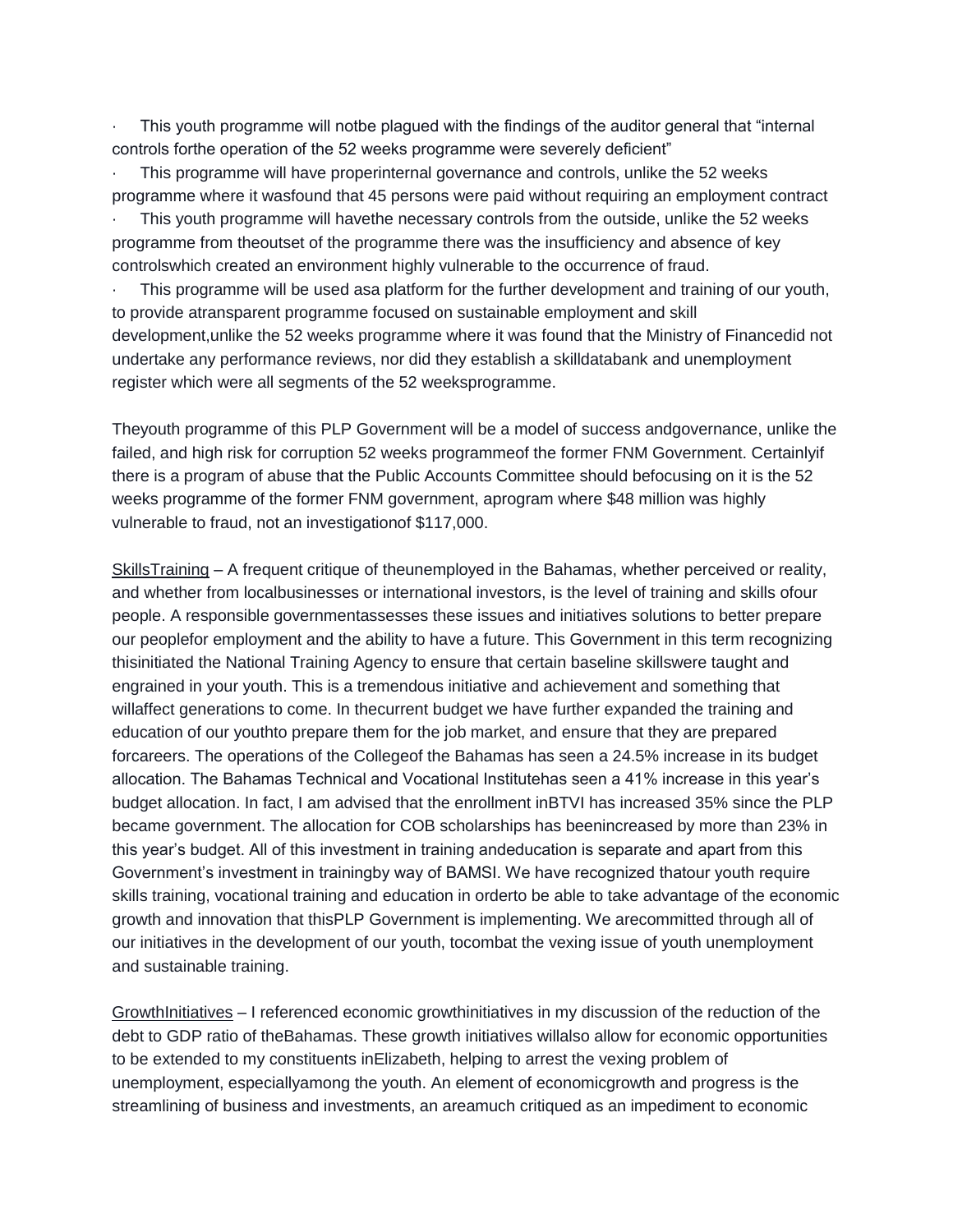development. I want to commend the Government of theBahamas in establishing initiatives to streamline business in the country. Central to this is the establishment oflong-term plan for national development. This will establish the road map for the economic progress of theBahamas. Likewise modernization of keybusiness infrastructure such as the customs modernization program to facilitatetrade, and the streamlining of tax initiatives of the country to establishpredictability are fundamental to economic growth. I want to encourage the Government toexpedite the establishment of the Central Revenue Administration and to have iteffect and centralize all tax collection in the country, a one stop shop fortax compliance. This not only createsefficiency and predictability but also causes for the proper and effectivecollection of tax revenues.

Mr.Speaker, we frequently hear that the economic model is not conducive to theyouth of the country, that their talents are not given an economic platform tothrive. The Right Honourable Member for Centervillehas championed the economic impact of the creative and cultural industries forour people. This is evident by thesuccess of Junkanoo Carnival and I encourage my friend, the Member for Carmichael,to further development the economic exposure of our people in other areas ofthe creative industries, such as arts, music, key craft products such asinnovative straw designs. These areimportant elements of the economic opportunity for the youth of our country,for the youth who have exceptional and varied talents and are in dire need fora platform to monetize these skills.

We haveheard the Right Honourable Member for Centerville detail the varied commitmentsand development projects that are underway. This certainly gives a sense of hope, and confidence in our people thatthere are economic opportunities, there is economic growth, and thatopportunities will present themselves to our young Bahamians.

Mr.Speaker, these are specific instances of legislative and policy initiatives bythis PLP Government that will have direct influence on economic growth, growththat is focused on opportunities and the advancement of Bahamians and Bahamianbusinesses. The policy of this Budget isclear, responsible fiscal governance and strategic and deliberate initiativesto cause for economic growth and opportunity for Bahamians.

LoweringCost of Living – A significant aspect of this budgetis garnering little discussion. Certainly the implementation of National Health Insurance will have atremendous positive effect on the lives of Bahamians who most need it. There are other notable initiatives in thisbudget that provide relief for Bahamians that allow them the opportunity tolower their cost of living, and provide a boost to economic advancement. The lowering of excise tax on vehicles is asignificant advancement. Second to ahome, and in certain instances a car is a Bahamian's single largestpurchase. To allow for better qualitycars to be available at a 65% excise rate is a significant reduction for manyBahamians. Allowing taxi drivers to nowimport vehicles up to 3 years old, which in many instances are like newvehicles, is an excellent initiative to modernize our taxi cab industry andallow those beacons of entrepreneurism in the Bahamas have an ability to betterinvest in their business.

Therestructuring of stamp tax and VAT on property purchases is a tremendous policydecision to encourage and facilitate home ownership amoung that segment of ourpopulation who are almost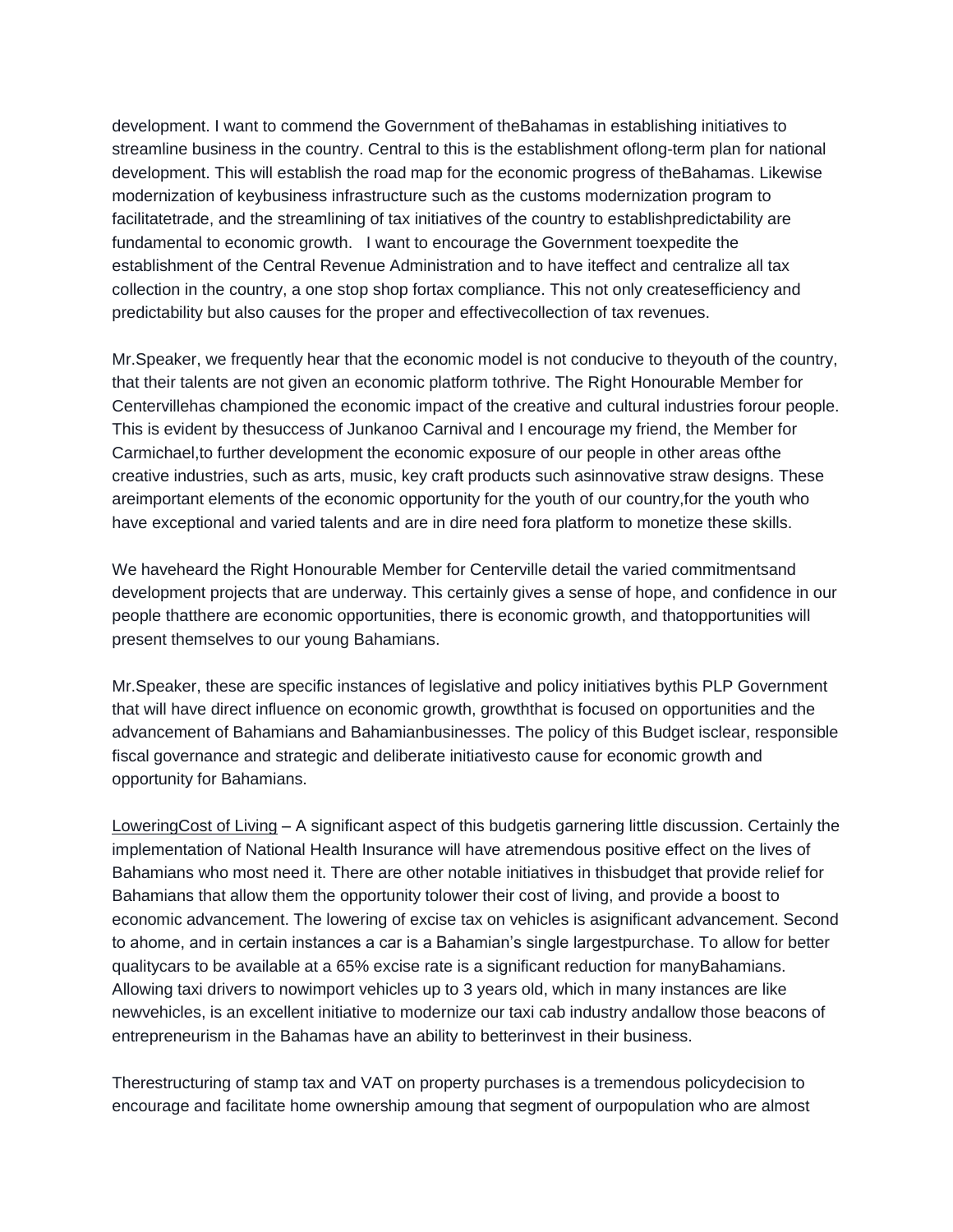always foreclosed from the opportunity to what isregarded as the most significant wealth development initiative of a personduring their lifetime, the ownership of their home. The Government proposes to reduce stamp taxon homes to 2.5% and apply VAT at 7.5%, however VAT will not apply to homesvalued up to \$100,000. This is atremendous policy initiative of this PLP Government to facilitate homeacquisition. Stamp tax and tax ontransfers is a barrier to many to home ownership. I comment the Government on thisinitiative. I do have one specificrecommendation to this program. Homes inElizabeth Estates, a tremendously successful Government housing community, areselling between \$110,000 and generally \$150,000. I would ask the Government to extend theceiling for only applying 2.5% stamp tax to property purchases to propertiesvalued up to \$150,000. This would allowmy constituents of Elizabeth to have the opportunity of home ownership in oneof the most successful Government housing neighborhoods in the Bahamas. The financial impact to the Government wouldbe minimal; the empowerment of Bahamians, and Bahamians of Elizabeth would bemonumental. I ask the Government toplease consider raising the ceiling for the preferential rate on homepurchases.

Philanthropy– I want to commend the Prime Minister and the Government to their commitmentto philanthropy with increases in Government grants and subventions. Philanthropy and the support of NGOs byGovernment is very important, and in fact fundamental to the survivability ofthese institutions. I want to personalcommend the Government for its increase in subvention to the Bahamas HumaneSociety from \$15,000 to \$50,000. TheBahamas Humane Society has undergone significant financial stress this pastyear due to its response to the canine distemper virus that has spread throughour country. Again, on behalf ofphilanthropies the country over, and specifically on behalf of the BahamasHumane Society of which I sit on the Board of Directors, I thank tis Governmentfor their sensitivity an generosity.

#### **StrongerBahamas**

Therehas been much miss-communication on the Stronger Bahamas initiative launched bythe Government of the Bahamas, even from some on this side who cannot seem tolook beyond his own mischievousness. Stronger Bahamas is neither political, nor is it as some would want toterm it, an "election ploy". StrongerBahamas is non-partisan. No matter your politics, religion, island of resident,age or gender, Stronger Bahamas promotes unity and encourages all Bahamians towork together towards building a safe, prosperous, modern future. This initiative provides Bahamians with avehicle to communicate directly to Government – through social media, through thewebsite, and through in-person discussion groups. All feedback received will beused to help our shape our National Development Plan. This level of transparency and consultationwith the general Bahamian public should not be questioned, but should becommended. This is revolutionary in thedemocratic process of the Caribbean. This Government should be congratulated.

I havejust returned from being a guest speaker and panelist representing the Bahamas atWilton Park's meeting on the 'Caribbean 2030: New thinking for a new generation',which was held at Wiston House, West Sussex in the UK. This was a tremendous opportunity where newgeneration representatives from Government, private sector and NGOs cametogether to speak to the way forward for the Caribbean region. One of the primary complaints of the youngbusiness people was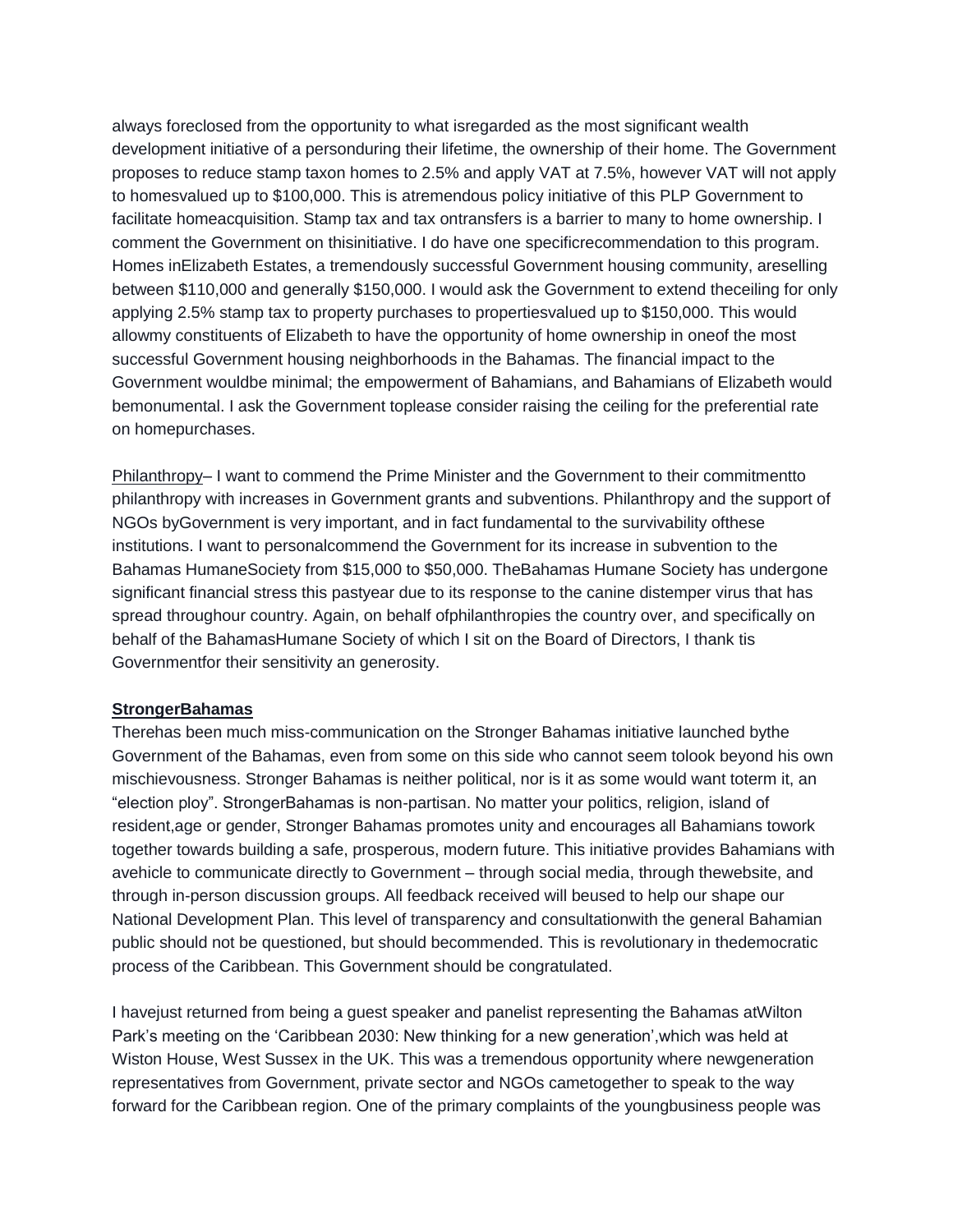the lack of access to their government representatives, anda lack of ability to provide input in the development of their countries. Once again, the Bahamas is a trailblazer inthe region, creating Stronger Bahamas as a platform for input, communicationand consultation with the people of the Bahamas on the development of theircountry, addressing one of the key complaints and requests from the youngleaders of the region. Congratulationsto the Prime Minister and the Government of the Bahamas for such arevolutionary platform of citizenry consultation in governance and the wayforward. I support a stronger Bahamas.

## **FinancialServices**

#### Mr.Speaker,

I nowturn to the matter of Financial Services, the foundation of the middle class inthis country, an area where I practice in before and after I was the Ministerfor Financial Services. I want tocommend the Government and the Minister of Financial Services for the commitmentto new product development and new market penetration, this is fundamental toour success as a jurisdiction.

China Renminbi Trading Platform - A key area ofgrowth and diversification of our financial services industry lies in the recognitionof the Bahamas as a jurisdiction for the trade and settlement in renminbi, theChinese currency. This has theopportunity to cause for widespread development and growth in financialservices, not only in areas we are familiar with such as private wealth management,but new areas of commerce, such as trade financing, and internationalcommercial banking. In order for theseopportunities to come to fruition here in the Bahamas, I encourage theGovernment to implement the trading platform in without unnecessary delay. These opportunities will not sit idly by, newopportunities will develop for and in other jurisdictions. As an example, since the award Chile has beengranted status to trade and settle renminbi. It is also anticipated that China will launch by the end of this year apilot program that called the China International Payments System (CIPS). This program is a planned alternativepayments system to SWIFT which would provide a network that enables financialinstitutions worldwide to send and receive information about financialtransactions in a secure, standardized and reliable environment. It would facilitate the settlement of renminbicross border. A qualified bank can be aparticipant in CIPS, non-qualified banks can open an account with a qualifiedbank. Once CIPS is established in acomprehensive environment, the advantage as a designated hub for settlement andtrading in renminbi will likely be diminished. It is very important that we launch and develop this platform as acurrency trading hub in the shortest amount of time to gain a first moveradvantage in this hemisphere.

In order to facilitate the trading platform, the initialstep would be for the Central Bank of the Bahamas at the working group level toextend correspondence to the People's Bank of China to express an interest indeveloping the Bahamas as a renminbi clearing a settlement jurisdiction and tohave the permission for a Chinese bank to be present in the Bahamas. There would be a regulatory approval processbetween the regulators and then the Chinese bank would have to seek both CBICand Central Bank of the Bahamas approvals for operating. This would also include a negotiatedMemorandum of Understanding between The Bahamas and China.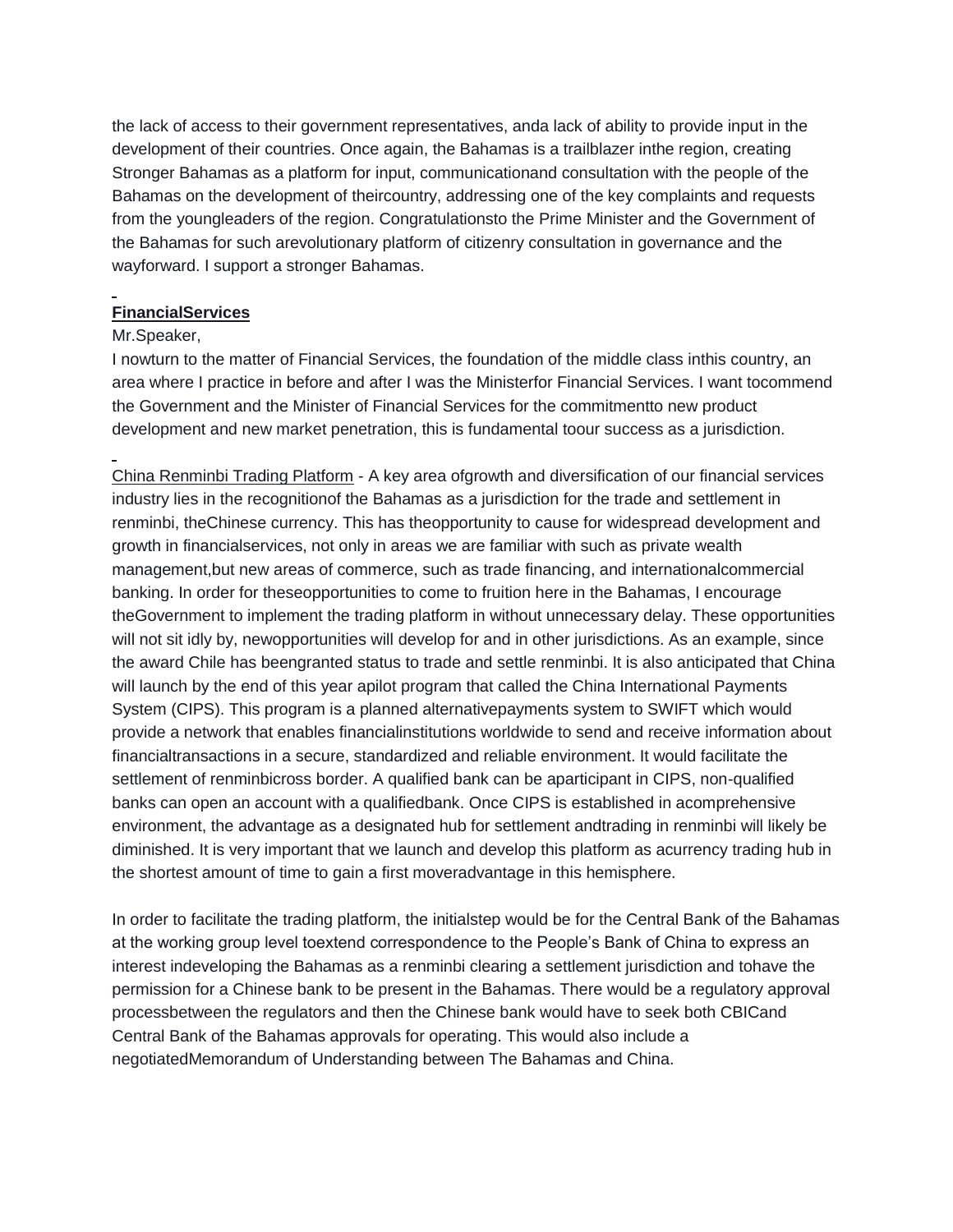The opportunities for the Bahamas are real andforthcoming. As an example, there arethe regional initiatives of Chinamex. Chinamexis an overseas promotional department of China's Ministry of Commerce andresponsible for the development of DragonMart in Dubai, UAE. DragonMart provides a gateway for the supplyof Chinese products in the Middle Eastern and North African Markets, offeringChinese traders and manufacturers a unique platform from which to cater to the needsof this sizeable market. Chinamex is developing a trading platform in Panama,modeled after DragonMart, which will offer Chinese traders and manufacturesaccess to the Latin American market. TheBahamas has the opportunity to be the clearing center and banking center tomore than 3,000 Chinese businesses that will be in Panama in this tradecenter. The total transaction volumeanticipated in the Panama trade center is in excess of 10 billion dollars peryear. These services would naturallyinclude currency conversion transactions as the Bahamas will be an authorizedjurisdiction for trading in Renminbi, as well as the 3rd party paymenttransactions in the Panama trade center. This also allows for the opportunity to manage the wealth of the Chineseentrepreneurs now in the region.

#### New Markets

*China with SmartFundModel 8*– I was pleased to hear the Minister of Financial Services speak to a new fundproduct for the Chinese market in particular. This will be a tremendous advancement to opening up the Chinese market,a market that has been historically challenged for the Bahamas given itscomplexity and geographic location differences between our two countries. With the further exposure of the Bahamas inChina, and eventually to Chinese tourists and business people throughinitiatives such as BahaMar and the Dragonmart concept in Panama, theopportunity is now to develop the Chinese market into a viable financialservices market. A new geographicspecific fund product, similar to the SmartFund 7 and Investment Condominiumdeveloped for the Brazil market, is fundamental. I encourage the Government to try to bringthis fund product into law through its rule making powers as soon as possibleto allow the private sector ample opportunity to develop and promote it inanticipation of upcoming promotional and trade trips to China.

*Columbia TaxInformation Exchange Agreement* – We have successfully developedcertain Latin American markets for financial services. Our greatest success has been in theBrazilian market, which the industry now seeks to duplicate in Mexico with theforthcoming BFSB Mexico Landfall later this month. In many instances, the ideal scenario for ourgrowth in financial services, and particularly in Latin American countries, isafter there has been sustained economic growth in that country and the economicand social atmosphere begins to plateau, creating some anxiety in thecitizenry. In these circumstances thecitizens seek diversification and stability by allocating some of their wealthinternationally. The industry is seeingthis development in potentially 2 new geographic markets, Columbia andChile. The industry, through the BFSB,would like to enter and develop the Columbian market, however, in order toeffectively do so there is a need for a Tax Information Agreement, due to thepenalty withholding taxes that would otherwise be present. In order to create an environment for theprivate sector to develop the financial services market to Columbian citizens,  $I$ encourage the Government to review and analyze the applicability of enteringinto a Tax Information Agreement with Columbia.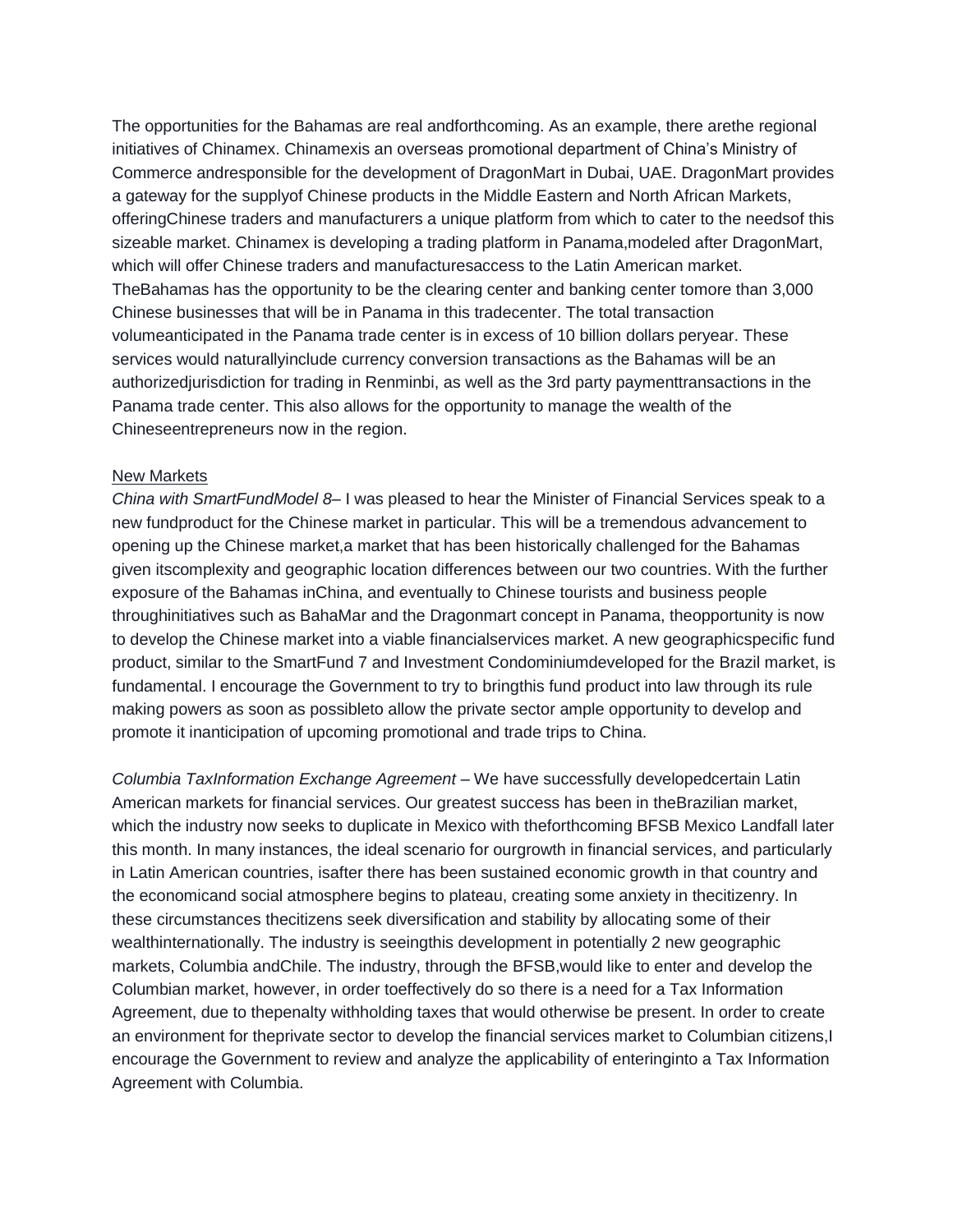#### Entrepreneurial Policies

I want to recognize the Government of the Bahamas and itsphilosophy of Bahamian entrepreneurism in financial services. Under this PLP Government and in accordancewith its policy for Bahamians, the Central Bank of the Bahamas has reducedcapital requirements for the establishment of Trust Companies from \$1 millionto \$500,000. This shift in policy cannotbe understated. In financial services,Bahamians have been trained and made careers for decades, we are now on oursecond and third generation of Bahamian trustees. Bahamian's might have the most talentedtrustee professionals in the world, and now under the policies of this PLPGovernment Bahamians find it easier to be entrepreneurs in theirprofession. Today, new trust companiesare largely Bahamian owned, and I am pleased the Central Bank of the Bahamasand this Government of the Bahamas have made this conscious decision to make iteasier for Bahamians to be owners in the financial services industry.

## Transparency Initiatives

I want to commend the Government of the Bahamas on itsposition with respect to FATCA and the OECD transparency initiatives. The Bahamas maintains a position of beingcompliant with international best practices, while taking a strong position infavour of the clients that utilize our jurisdiction, and differentiates itselfin a progressive and innovative fashion as compared to our competitors. I congratulate the Minister of FinancialServices for continuing to advance this position in the international arena andlook forward to the Government's commitment to being a global leader in thecontinued development of the global transparency initiative to put The Bahamasin the best position as possible.

#### **Fisheries**

I want to take just a little time to speak to the fisheriesindustry and the commitment that this PLP Government has made to maintain asustainable fisheries industry. Therehasn't been a government in the history of the Bahamas who has committed moreto the protection and advancement of the fisheries industry than this currentGovernment. The Member for NorthEleuthera just yesterday sought to create confusion when he raised vague andblanket questions as to our commitment. If he really cared about the issue, and if he were genuinelyrepresenting the interests of his fishing constituents, and especially those inSpanish Wells, he would have taken the time to review the budget and point outthe monumental commitment of this Government.

I want to commend the Minister for National Security and thePrime Minister on their commitment to the fishing industry. From a review of the budget you would seethat there has been an increase in the allocation for the Inagua BaseDevelopment from \$2 million to \$5.5 million. The Member for North Eleuthera if he truly understood the industry wouldrecognize that boats are a necessity, yes, but the base in Inagua will befundamental and a foundational element to the fight against poaching. This PLP Government in this budget hasincreased the allocation to complete the Inagua base by almost 300%. Likewise, the allocation for the up keep ofsea craft for the Royal Bahamas Defense Force has seen a 450% increase in thisbudget, and the up keep of aircraft has seen an increase in its allocation ofover 700%. The Minister for NationalSecurity made the point that the prior administration had no ocean going boats,had no bases, and never maintained the vessels they did have. This